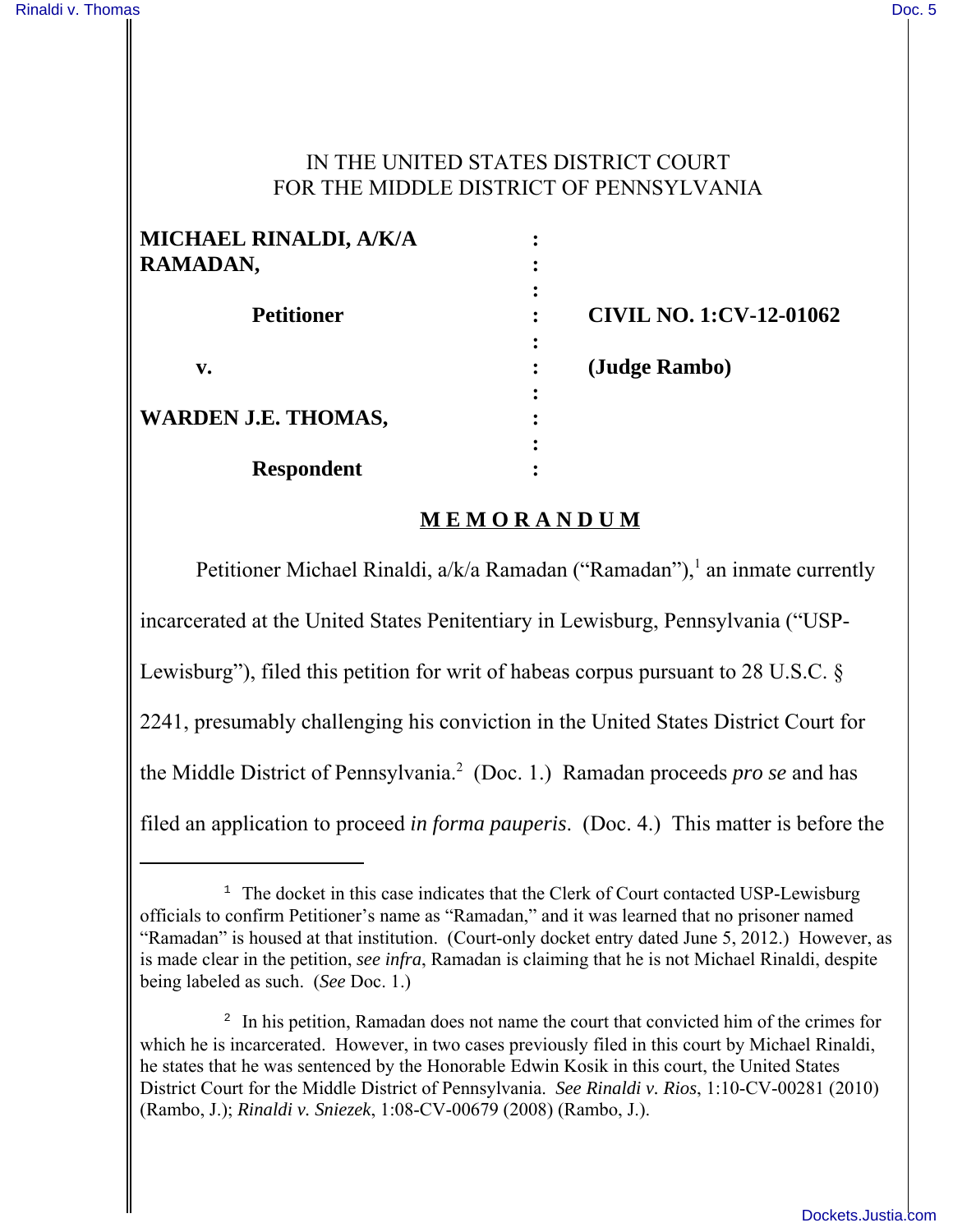court for screening. *See* 28 U.S.C. § 2243. For the reasons that follow, the petition will be dismissed for lack of jurisdiction.

### **I. Background**

In his petition, Ramadan states that he is "being held to answer for a judgement entered against Michael Rinaldi, Register # 09590-067." (Doc. 1 at 3.) He further asserts that he is not Michael Rinaldi, but he is "being forced to answer to and for Michael Rinaldi." (*Id*.) He claims that "[t]here is no valid judgement against Ramadan and his detention and confinement is illegal." (*Id*.) The court construes these allegations as a challenge to his conviction in the United States District Court for the Middle District of Pennsylvania. *See supra* note 2, at 1.

## **II. Discussion**

Habeas corpus petitions are subject to summary dismissal pursuant to Rule 4 ("Preliminary Review; Serving the Petition and Order") of the Rules Governing Section 2254 Cases in the United States District Courts, 28 U.S.C. foll. § 2254 (1977) (applicable to § 2241 petitions through Rule 1(b)). *See, e.g.*, *Patton v. Fenton*, 491 F. Supp. 156, 158-59 (M.D. Pa. 1979). Rule 4 provides, in pertinent part, "If it plainly appears from the petition and any attached exhibits that the petitioner is not entitled to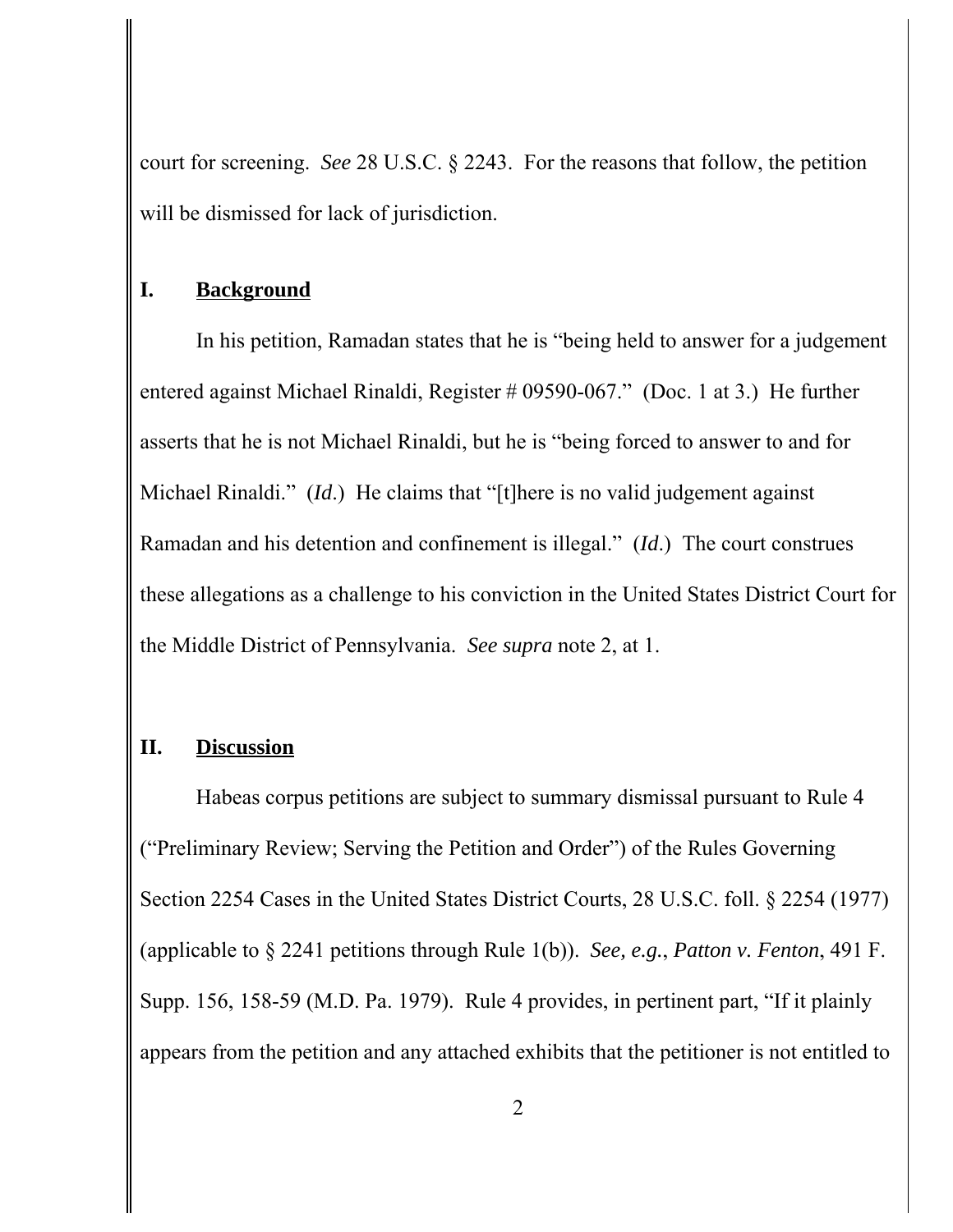relief in the district court, the judge must dismiss the petition and direct the clerk to notify the petitioner." A petition may be dismissed without review of an answer "when the petition is frivolous, or obviously lacking in merit, or where . . . the necessary facts can be determined from the petition itself." *Allen v. Perini*, 424 F.2d 134, 141 (6th Cir.), *cert. denied*, 400 U.S. 906 (1970). The *Allen* court also stated that "the District Court has a duty to screen out a habeas corpus petition which should be dismissed for lack of merit on its face." *Id*.

"[T]he usual avenue for federal prisoners seeking to challenge the legality of their confinement," including a challenge to the validity of a conviction or to a sentence, is a motion filed under 28 U.S.C. § 2255. *In re Dorsainvil*, 119 F.3d 245, 249 (3d Cir. 1997). *See also United States v. Miller*, 197 F.3d 644, 648 n.2 (3d Cir. 1999); *Snead v. Warden, F.C.I. Allenwood*, 110 F. Supp. 2d 350, 352 (M.D. Pa. 2000). The § 2255 motion must be filed in the district court where the defendant was convicted and sentenced. *See* 28 U.S.C. § 2255 ¶ 5 (the motion must be filed in "the court which sentenced him").

A defendant can pursue a § 2241 petition only when he shows that the remedy under § 2255 would be "inadequate or ineffective to test the legality of his detention." 28 U.S.C. § 2255 ¶ 5; *see also United States v. Brooks*, 230 F.3d 643, 647 (3d Cir.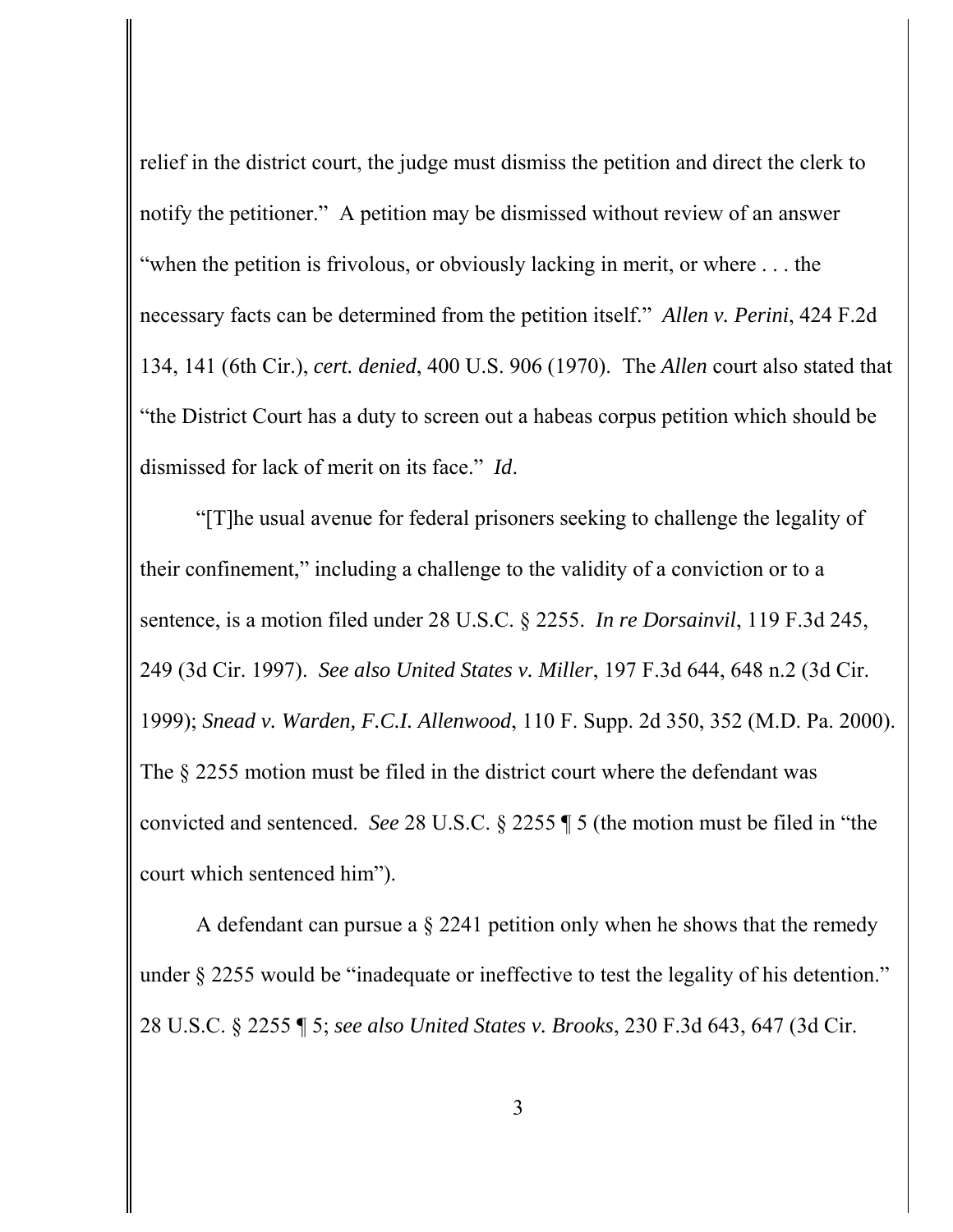2000). The inadequacy or ineffectiveness must be "a limitation of scope or procedure . prevent [ing] a  $\S$  2255 proceeding from affording ... a full hearing and adjudication of [a] wrongful detention claim." *Okereke v. United States*, 307 F.3d 117, 120 (3d Cir. 2002) (citing *Cradle v. United States*, 290 F.3d 536, 538 (3d Cir. 2002) (per curiam)). "It is the inefficacy of the remedy, not the personal inability to utilize it, that is determinative." *Cradle*, 290 F.3d at 538 (citing *Garris v. Lindsay*, 794 F.2d 722, 727 (D.C. Cir. 1986)). Hence, "[s]ection 2255 is not inadequate or ineffective merely because the sentencing court does not grant relief, the one-year statute of limitations has expired, or the petitioner is unable to meet the stringent gatekeeping requirements of the amended § 2255." *Cradle*, 290 F.3d at 539. If a petitioner improperly challenges a federal conviction or sentence under § 2241, the petition must be dismissed for lack of jurisdiction. *Application of Galante*, 437 F.2d 1164, 1165 (3d Cir. 1971).

In the instant case, Ramadan is challenging the legality of his detention by questioning the validity of his conviction and sentence. Specifically, he contends that he has mistakenly been identified as Michael Rinaldi, and thus has been forced into incarceration pursuant to Michael Rinaldi's conviction. While it is not clear if Ramadan has a conviction in any court under the name Ramadan, clearly he is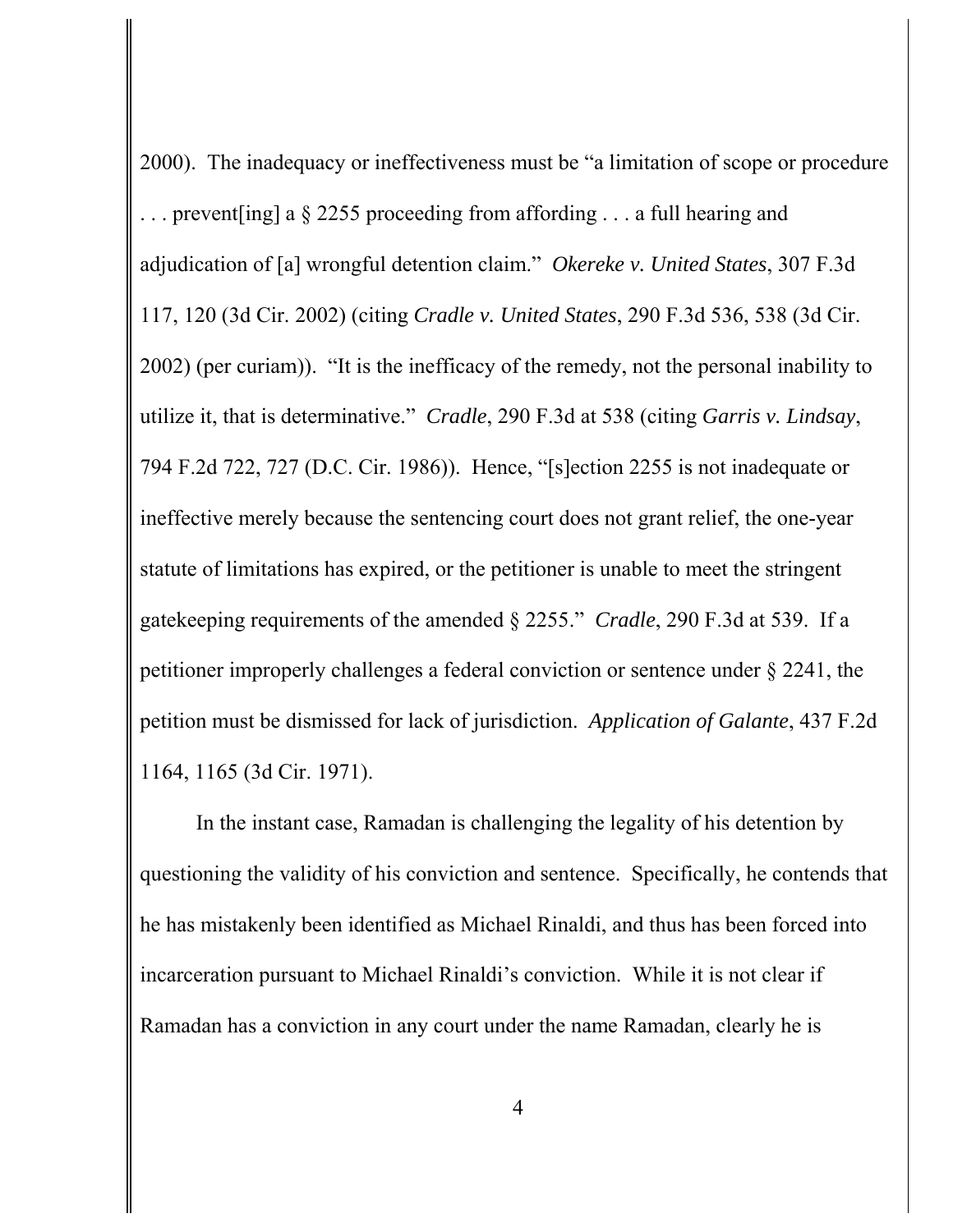challenging the conviction under the name of Michael Rinaldi. And, regardless of whether Ramadan is or is not in fact Michael Rinaldi, he is nevertheless challenging the legality of his confinement. In making these claims, however, Ramadan does not assert that he first sought relief in the sentencing court.

Clearly, Ramadan has not demonstrated that the remedy under § 2255 would be inadequate or ineffective to test the legality of his detention. It does not appear that he filed a direct appeal or a § 2255 motion in the sentencing court. Further, the remedy afforded under § 2241 is not an additional, alternative, or supplemental remedy to that prescribed under  $\S 2255$ . Consequently, the court will dismiss this  $\S 2241$  petition for lack of jurisdiction.

Of course, dismissal has no effect on Ramadan's right to file a § 2255 motion in the Middle District of Pennsylvania. As noted above, there is no jurisdictional bar to such a motion. Further, § 2255 imposes a one-year statute of limitations on § 2255 motions. 28 U.S.C. § 2255(f). In pertinent part, the limitations period begins to run from "the date on which the judgment of conviction becomes final." *Id*. Therefore, Ramadan has one year from the date on which his conviction was final in order to file a § 2255 motion in the sentencing court.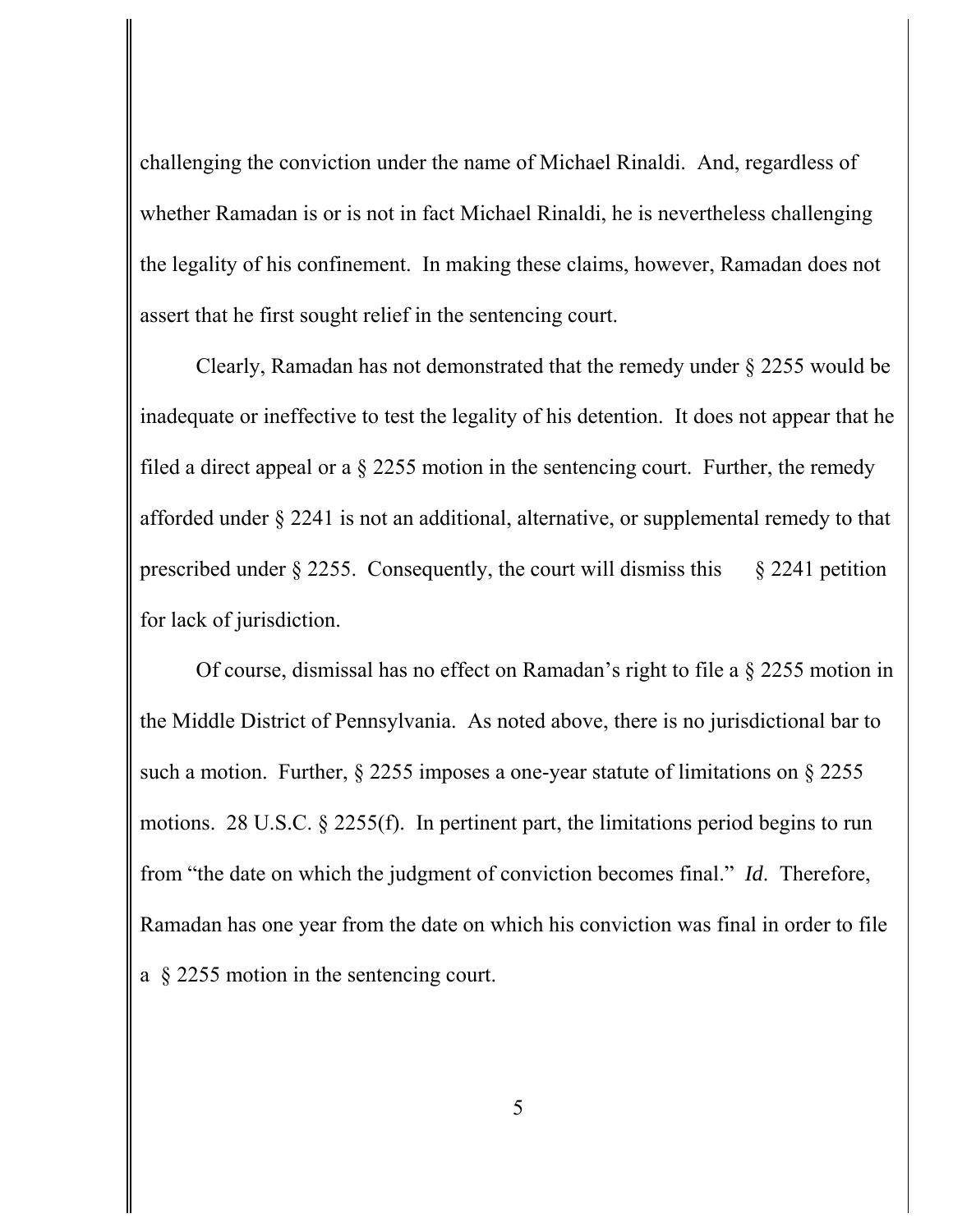# **III. Conclusion**

Based on the foregoing discussion, Ramadan's petition for writ of habeas corpus pursuant to § 2241 will be dismissed for lack of jurisdiction.

An appropriate order will issue.

 s/Sylvia H. Rambo United States District Judge

Dated: July 3, 2012.